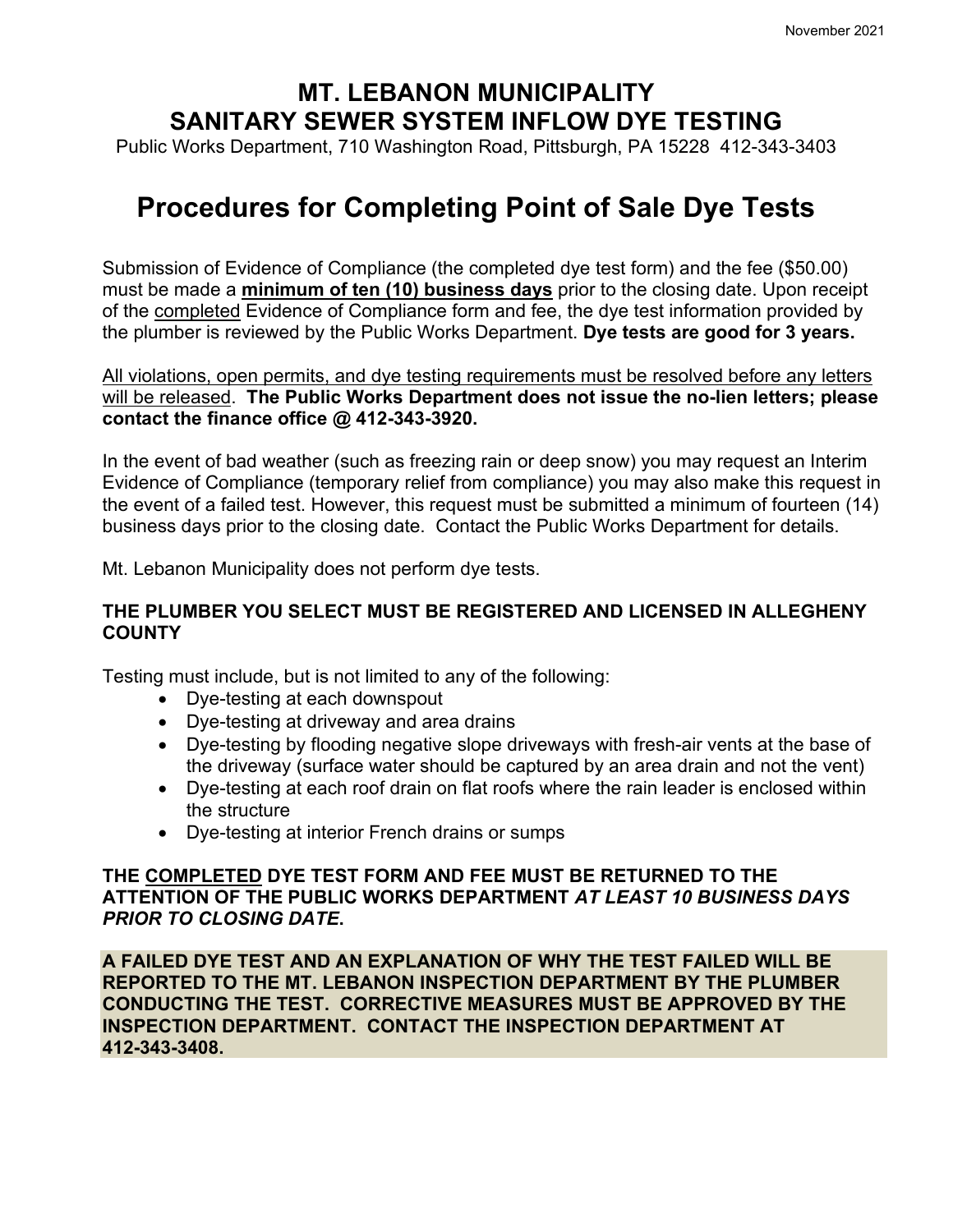| <b>MT. LEBANON MUNICIPALITY</b><br><b>SANITARY SEWER DYE TEST FORM</b><br>Return completed form to the Public Works Department, 710 Washington Road Pittsburgh, PA 15228<br>Phone: 412-343-3403    Fax: 412-343-3753<br>Email: tromani@mtlebanon.org |                                                                                                             |                                                                                                                      |  |
|------------------------------------------------------------------------------------------------------------------------------------------------------------------------------------------------------------------------------------------------------|-------------------------------------------------------------------------------------------------------------|----------------------------------------------------------------------------------------------------------------------|--|
| (PLEASE PRINT)                                                                                                                                                                                                                                       |                                                                                                             |                                                                                                                      |  |
|                                                                                                                                                                                                                                                      |                                                                                                             |                                                                                                                      |  |
|                                                                                                                                                                                                                                                      |                                                                                                             |                                                                                                                      |  |
|                                                                                                                                                                                                                                                      | <b>Contact Person/Phone/Email</b>                                                                           | <u> Alexandria de la contrada de la contrada de la contrada de la contrada de la contrada de la contrada de la c</u> |  |
|                                                                                                                                                                                                                                                      |                                                                                                             |                                                                                                                      |  |
|                                                                                                                                                                                                                                                      |                                                                                                             |                                                                                                                      |  |
|                                                                                                                                                                                                                                                      |                                                                                                             |                                                                                                                      |  |
|                                                                                                                                                                                                                                                      |                                                                                                             |                                                                                                                      |  |
|                                                                                                                                                                                                                                                      |                                                                                                             |                                                                                                                      |  |
|                                                                                                                                                                                                                                                      | <b>Type of construction:</b> Ranch $\Box$ 1 1/2 Story $\Box$ 2 Story $\Box$ Split Level $\Box$ Other $\Box$ |                                                                                                                      |  |
| <b>Property Location:</b> High Side $\Box$ Low Side $\Box$                                                                                                                                                                                           |                                                                                                             |                                                                                                                      |  |
| <b>Types of Test:</b> Smoke $\Box$ Dye $\Box$                                                                                                                                                                                                        |                                                                                                             |                                                                                                                      |  |
| Interior French drain or sump: Yes □ No □ If "Yes" must be tested                                                                                                                                                                                    |                                                                                                             |                                                                                                                      |  |
| <b>Surface water in fresh air vent:</b> Yes $\Box$ No $\Box$<br>Not Visible □                                                                                                                                                                        |                                                                                                             |                                                                                                                      |  |
| Sketch all structures at approximate location on lot<br>Show location of driveway<br>Show negative (down) slope of property using                                                                                                                    |                                                                                                             |                                                                                                                      |  |
| arrow $(\rightarrow)$ for direction of negative slope.                                                                                                                                                                                               |                                                                                                             |                                                                                                                      |  |
| Show the following, using symbols indicated:                                                                                                                                                                                                         |                                                                                                             |                                                                                                                      |  |
| @                                                                                                                                                                                                                                                    | Approximate location of sanitary sewer                                                                      |                                                                                                                      |  |
|                                                                                                                                                                                                                                                      | Identify manhole                                                                                            |                                                                                                                      |  |
| #                                                                                                                                                                                                                                                    | Downstream test manhole, distance from property line                                                        |                                                                                                                      |  |
| Ő                                                                                                                                                                                                                                                    | Roof drain down spout location                                                                              |                                                                                                                      |  |
| $\Box$                                                                                                                                                                                                                                               | Yard drain location                                                                                         |                                                                                                                      |  |
| Δ                                                                                                                                                                                                                                                    | Driveway drain location                                                                                     |                                                                                                                      |  |
| ●                                                                                                                                                                                                                                                    | Roof drain connected to sanitary sewer                                                                      |                                                                                                                      |  |
| ш                                                                                                                                                                                                                                                    | Yard drain connected to sanitary sewer                                                                      |                                                                                                                      |  |
|                                                                                                                                                                                                                                                      | Driveway drain connected to sanitary sewer                                                                  |                                                                                                                      |  |
| Ø                                                                                                                                                                                                                                                    | Fresh air vent                                                                                              |                                                                                                                      |  |
| +                                                                                                                                                                                                                                                    | Drain runs into ground                                                                                      |                                                                                                                      |  |
| ?                                                                                                                                                                                                                                                    | Runs, but doesn't show up in sanitary sewer                                                                 |                                                                                                                      |  |

*For complex property, attach sheet with details*.